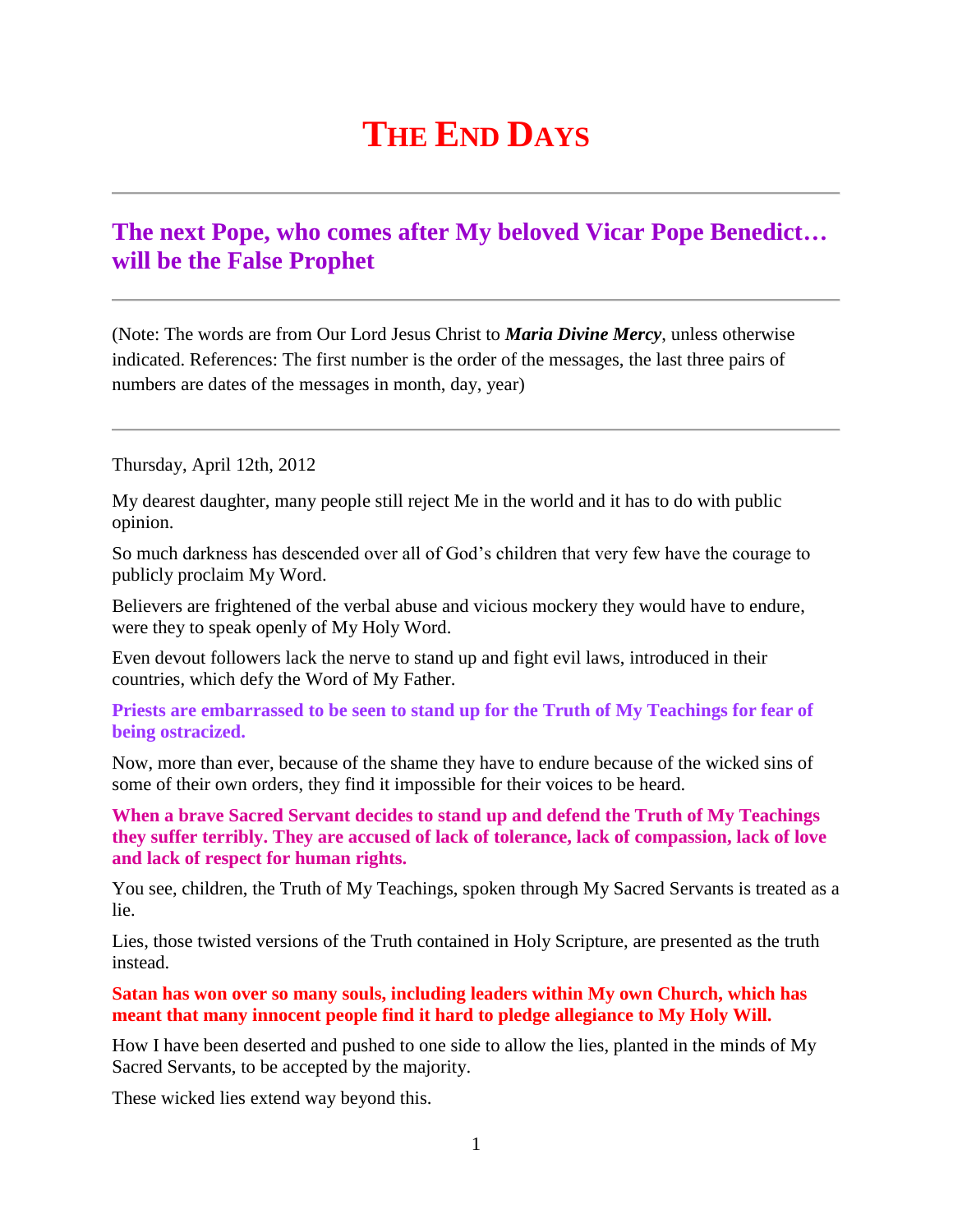The Truth of My Scripture, contained in the Book of Revelation, has been interpreted by My many Churches. So many variations, all of which are based on human interpretation.

## **My beloved Pope Benedict XVI is the last true Pope on this earth.**

Peter the Roman, is My Peter, the original Apostle who will rule My Church from the Heavens under the command of My Eternal Father. Then, when I come to reign, at the Second Coming, he will rule over all of God's children when all religions will become one Holy Catholic and Apostolic Church.

I only speak the truth, My daughter.

I must warn you that many new self-proclaimed prophets will now emerge, who will contradict My Holy Word given to you, the End-Time true Prophet.

First, they will convince believers that their words come from Me.

Their words will be carefully chosen and their meaning will be vague and a little confusing. But many will dismiss this weakness and embrace their messages because they seem to be in line with Holy Scripture.

When many souls have been seduced, the attack will begin.

They, My daughter, are being sent to prepare God's children to accept the next Pope, who comes after My beloved Vicar Pope Benedict. This Pope may be elected by members within the Catholic Church but he will be the False Prophet.

His electors are wolves in sheep's clothing and are members of the secret Masonic and evil group led by Satan.

This is how Satan will try to destroy My Church.

Sadly, he will, this False Prophet, attract a large following. Those who oppose him will be persecuted.

Run children, while you can. Denounce the lies which will be presented by those who attempt to convince you of the authenticity of the False Prophet.

Be strong. Stay faithful to Me, your Jesus. Never doubt My Holy Word.

The Book of Revelation, is the true Word of God. It does not lie.

Not all of the secrets contained within are known to you yet. I will reveal all through Maria Divine Mercy although the Truth will be vehemently attacked and treated as heresy.

Remember one important lesson. My Word, when I was on earth, was treated as heresy when I came the first time.

My Word, given to you now, at  $My$  Second Coming will also be treated as such by believers, including My sacred servants who represent My Church on earth.

Satan will sacrifice many souls to satisfy his final cravings to cause the greatest heartache.

Be assured that it will be the Catholic Church, founded by Me and placed under the command of My beloved apostle Peter, which will suffer the greatest in the End Times.

Be on your guard at all times.